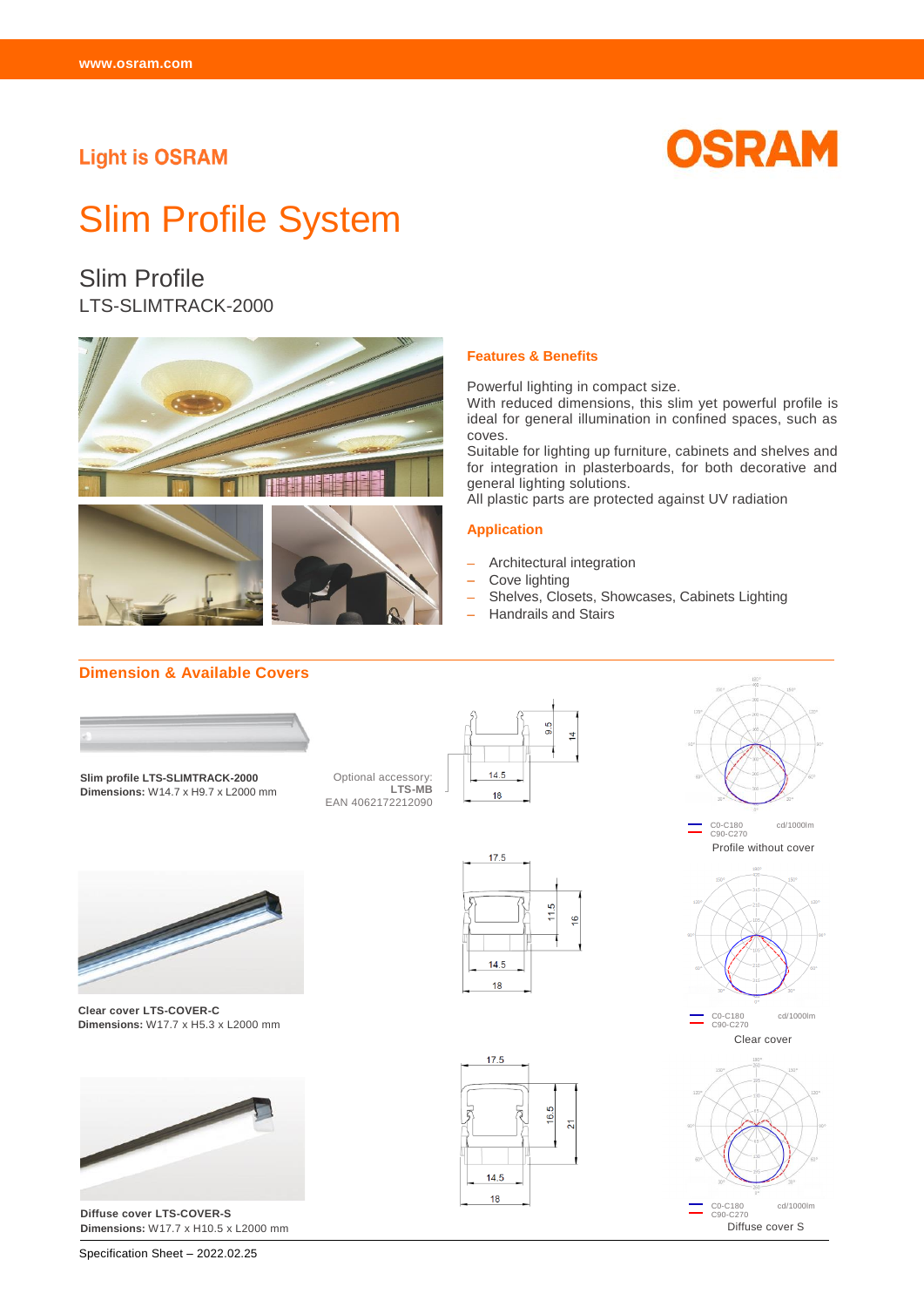Slim Profile System | Slim Profile LTS-SLIMTRACK-2000



**Diffuse cover LTS-COVER-D Dimensions:** W17.7 x H24 x L2000 mm







Slim Profile and strip LF1200s with and without diffuse cover opal S.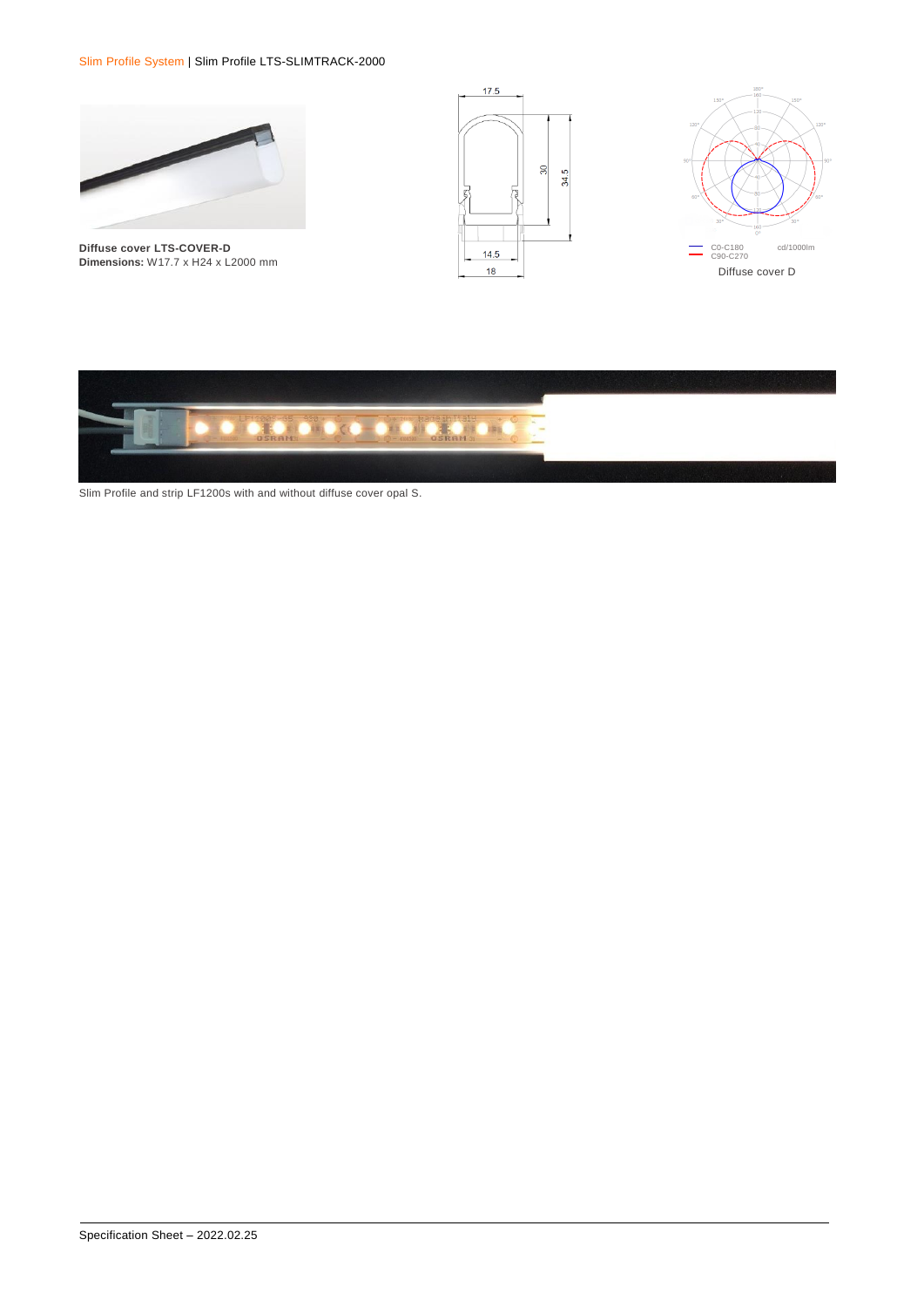# **Optical data**

|           | <b>Profile &amp; LED Strip Compatibility</b> |                             |      |                     |               |                |                   |                                           |               |                   |                     |
|-----------|----------------------------------------------|-----------------------------|------|---------------------|---------------|----------------|-------------------|-------------------------------------------|---------------|-------------------|---------------------|
|           |                                              | <b>LED Strip White IP00</b> |      | <b>LF500</b>        | <b>LF800S</b> | <b>LF1200S</b> | <b>LF1200</b>     | <b>LF2000S</b>                            | <b>LF2000</b> | <b>LF3000</b>     | <b>LF4000</b>       |
| CRI       |                                              | <b>CCT</b>                  | Code |                     |               |                |                   | Luminous Flux $(\text{Im}/\text{m})^{-1}$ |               |                   |                     |
|           | $80+$                                        | 2000 K                      | 820  | $---$               | ---           | ---            | 850               | ---                                       | 1403          | 2125              | ---                 |
|           | $80+$                                        | 2200 K                      | 822  | 374                 | 680           | 1020           | ---               | 1700                                      | ---           | $---$             | ---                 |
| $\bullet$ | $80+$                                        | 2400 K                      | 824  | $\qquad \qquad - -$ | 680           | 1020           | 1020              | 1700                                      | 1700          | 2550              | $\qquad \qquad - -$ |
| $\bullet$ | $80+$                                        | 2500K                       | 825  | 408                 | 680           | 1020           | 1020              | 1700                                      | 1700          | 2550              | ---                 |
|           | $80+$                                        | 2700 K                      | 827  | 408                 | 689           | 1020           | 1020              | 1700                                      | 1700          | 2550              | 3188                |
|           | $80+$                                        | 3000 K                      | 830  | 442                 | 689           | 1020           | 1020              | 1700                                      | 1700          | 2550              | 3188                |
|           | $80+$                                        | 3500 K                      | 835  | 442                 | 689           | 1020           | $---$             | 1700                                      | ---           | $\cdots$          | $\qquad \qquad - -$ |
|           | $80+$                                        | 4000 K                      | 840  | 442                 | 689           | 1020           | 1020              | 1700                                      | 1700          | 2550              | 3273                |
|           | $80+$                                        | 5000 K                      | 850  | 442                 | 689           | 1020           | 1020              | 1700                                      | 1700          | 2550              | 3273                |
|           | $80+$                                        | 6500K                       | 865  | 442                 | 689           | 1020           | 1020              | 1700                                      | 1700          | 2550              | 3273                |
|           | $90+$                                        | 2200 K                      | 922  | 306                 | 680           | 1020           | $\qquad \qquad -$ | 1615                                      | ---           | $\qquad \qquad -$ | $\qquad \qquad - -$ |
| $\bullet$ | $90+$                                        | 2500K                       | 925  | 340                 | 680           | 1020           | $\cdots$          | 1700                                      | ---           | ---               | $\cdots$            |
|           | $90+$                                        | 2700 K                      | 927  | 340                 | 680           | 1020           | 935               | 1700                                      | 1530          | 3145              | $---$               |
|           | $90+$                                        | 3000 K                      | 930  | 340                 | 680           | 1020           | 1020              | 1700                                      | 1700          | 2550              | ---                 |
|           | $90+$                                        | 3500 K                      | 935  | 374                 | 680           | 1020           | $---$             | 1700                                      | ---           | ---               | $\qquad \qquad - -$ |
| $\bigcap$ | $90+$                                        | 4000 K                      | 940  | 374                 | 680           | 1020           | 1020              | 1700                                      | 1700          | 2550              | ---                 |
|           | $90+$                                        | 5000 K                      | 950  | $\qquad \qquad - -$ | 680           | 1020           | 850               | 1700                                      | 1402.5        | 2125              | ---                 |
|           | $90+$                                        | 6500K                       | 965  | 374                 | 680           | 1020           | $---$             | 1700                                      | ---           | $---$             | $\cdots$            |
| $\bullet$ | $95+$                                        | 2500K                       | 925R | $---$               | 680           | 1020           | $---$             | 1700                                      | ---           | $---$             | $---$               |
|           | $95+$                                        | 2700K                       | 927R | $- - -$             | 680           | 1020           | $---$             | 1700                                      | ---           | $---$             | ---                 |
|           | $95+$                                        | 3000K                       | 930R | $---$               | 680           | 1020           | $---$             | 1700                                      | ---           | $---$             | ---                 |
|           | $95+$                                        | 3500K                       | 935R | $\cdots$            | 680           | 1020           | $\cdots$          | 1700                                      | ---           | $\cdots$          | $\cdots$            |
|           | $95+$                                        | 4000K                       | 940R | $---$               | 680           | 1020           | $---$             | 1700                                      | ---           | $---$             | ---                 |
|           | $95+$                                        | 5000K                       | 950R | $\cdots$            | 680           | 1020           | $\cdots$          | 1700                                      | ---           | $\cdots$          | $\cdots$            |
|           |                                              |                             |      |                     |               |                |                   |                                           |               |                   |                     |

|       | <b>LED Strip Tunable White IP00</b> |         | LF1100<br>TW | LF1200<br><b>TW</b> | <b>LF2000</b><br><b>TW</b> | <b>LF3000</b><br><b>TW</b> | <b>LF3000</b><br><b>TWW</b> | LF3400<br><b>TW</b> | <b>LF4000</b><br>TW |
|-------|-------------------------------------|---------|--------------|---------------------|----------------------------|----------------------------|-----------------------------|---------------------|---------------------|
| CRI   | CCT                                 | Code    |              |                     |                            | Luminous Flux (Im/m)       |                             |                     |                     |
| $80+$ | $2700 - 6500K$                      | 827.865 | $---$        | 1020                | 1700                       | 2550                       | $- - -$                     | $- - -$             | 3230                |
| $80+$ | $2200 - 3500K$                      | 822.835 | $--$         | ---                 | $- - -$                    | $-- -$                     | 2550                        | $--$                | $-- -$              |
| $80+$ | $2500 - 3500K$                      | 825.835 | $--$         | $-- -$              | $\cdots$                   | $-- -$                     | 2550                        | $---$               | $---$               |
| $90+$ | $2200 - 3500K$                      | 922.935 | 944          | $- - -$             | $- - -$                    | $- - -$                    | $---$                       | 2890                | $- - -$             |
| $90+$ | $2500 - 4000K$                      | 925.940 | 983          | $- - -$             | $---$                      | $---$                      | $---$                       | 2890                | $---$               |
| $90+$ | $2700 - 5700K$                      | 927.957 | 983          | $- - -$             | $- - -$                    | $- - -$                    | $- - -$                     | 2890                | $- - -$             |

| <b>LED Strip Color IP00</b> | LF200C | <b>LF05CA2</b>       | LF700RGBW* | LF1300RGBW* |  |  |  |
|-----------------------------|--------|----------------------|------------|-------------|--|--|--|
| <b>Color Wave length</b>    |        | Luminous Flux (lm/m) |            |             |  |  |  |
| <b>RGB</b>                  | 78     | 399                  | $- - -$    | $- - -$     |  |  |  |
| <b>RGBW</b>                 | $---$  | $--$                 | 592        | 1099        |  |  |  |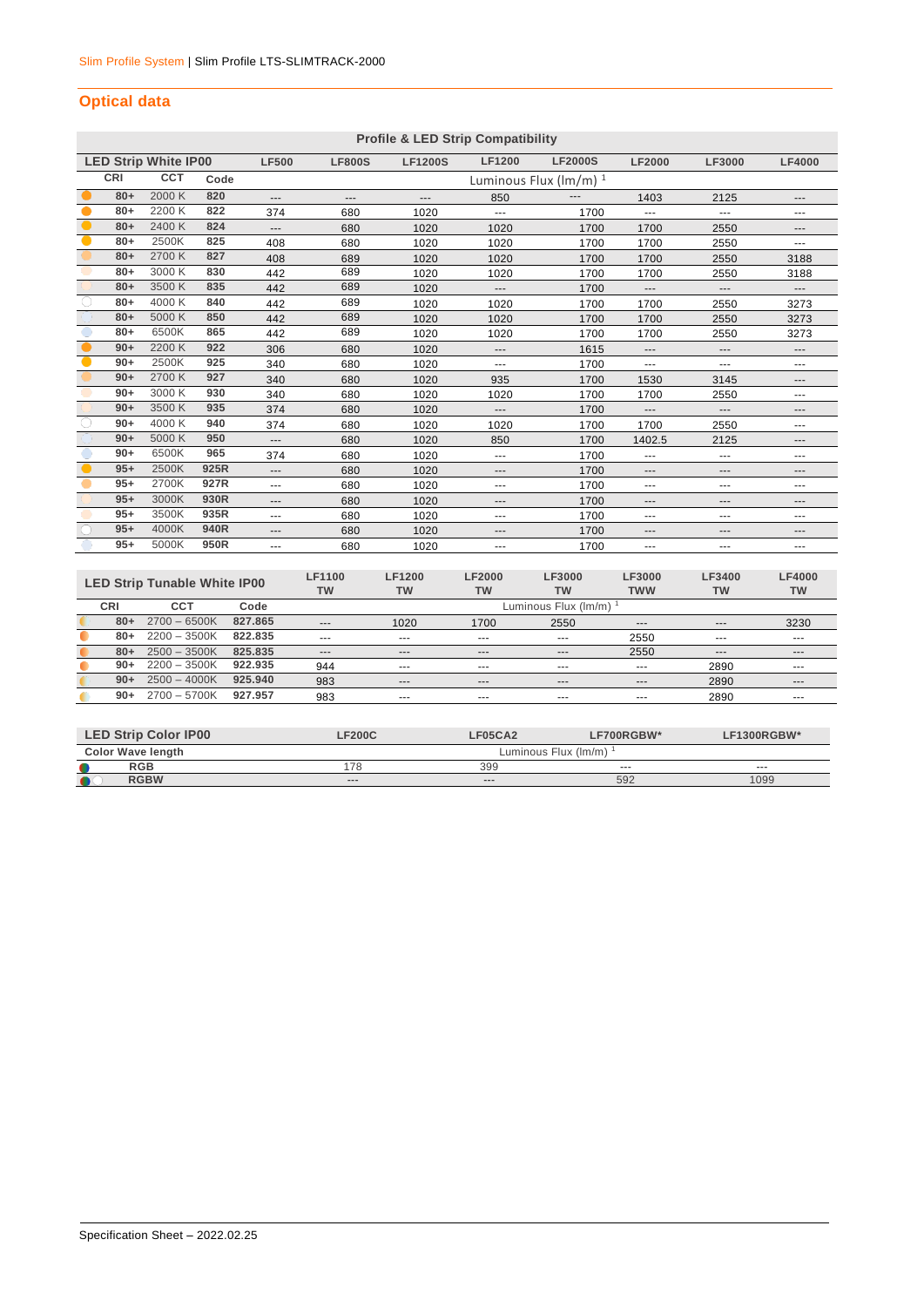|       | <b>Profile &amp; LED Strip Compatibility</b> |      |                   |                |                 |                        |                 |                     |                        |  |
|-------|----------------------------------------------|------|-------------------|----------------|-----------------|------------------------|-----------------|---------------------|------------------------|--|
|       | <b>LED Strip White IP67</b>                  |      | <b>LFP500</b>     | <b>LFP800S</b> | <b>LFP1200S</b> | <b>LFP1200</b>         | <b>LFP2000S</b> | <b>LFP2000</b>      | <b>LFP3000</b>         |  |
| CRI   | <b>CCT</b>                                   | Code |                   |                |                 | Luminous Flux (lm/m) 1 |                 |                     |                        |  |
| $80+$ | 2400K                                        | 824  | ---               | $---$          |                 | 935                    | ---             | 1530                | 2380                   |  |
| $80+$ | 2500K                                        | 825  | $\cdots$          | 740            | 1063            | ---                    | 1785            | ---                 | ---                    |  |
| $80+$ | 2700K                                        | 827  | 374               | 714            | 1037            | 978                    | 1743            | 1615                | 2550                   |  |
| $80+$ | 3000 K                                       | 830  | 408               | 714            | 1037            | 1020                   | 1743            | 1615                | 2550                   |  |
| $80+$ | 3500K                                        | 835  | 408               | 714            | 1037            | ---                    | 1743            | ---                 | ---                    |  |
| $80+$ | 4000 K                                       | 840  | 442               | 680            | 1020            | 1020                   | 1700            | 1615                | 2550                   |  |
| $80+$ | 4700 K                                       | 847  | $\cdots$          | 680            | 1020            | ---                    | 1700            | $\qquad \qquad - -$ | ---                    |  |
| $80+$ | 5000K                                        | 850  | 442               | ---            | ---             | ---                    | ---             | $\cdots$            | ---                    |  |
| 80+   | 5700K                                        | 857  | $\cdots$          | 680            | 1020            | $---$                  | 1700            | ---                 | ---                    |  |
| $80+$ | 6000K                                        | 860  | $\cdots$          | $\cdots$       | $\cdots$        | 935                    | ---             | 1530                | 2380                   |  |
| 80+   | 6500K                                        | 865  | 442               | $\cdots$       | ---             | $---$                  | ---             | $\cdots$            | ---                    |  |
| $80+$ | 8000K                                        | 880  | 417               | 680            | 1020            | ---                    | 1700            | $\cdots$            | ---                    |  |
| $90+$ | 2700K                                        | 927  | 306               | 714            | 935             | ---                    | 1615            | ---                 | ---                    |  |
| $90+$ | 3000 K                                       | 930  | 340               | 714            | 1020            | $---$                  | 1700            | ---                 | ---                    |  |
| $90+$ | 3500K                                        | 935  | 340               | 714            | 1020            | 935                    | 1700            | 1530                | 2423                   |  |
| $90+$ | 4000 K                                       | 940  | 340               | 714            | 1020            | 1020                   | 1700            | 1615                | 2550                   |  |
| $90+$ | 4700 K                                       | 947  | $\cdots$          | 714            | 1020            | 1020                   | 1700            | $\qquad \qquad - -$ | $\qquad \qquad \cdots$ |  |
| $90+$ | 5700K                                        | 957  | $\cdots$          | 714            | 1020            | 1020                   | 1700            | ---                 | ---                    |  |
| $90+$ | 6000K                                        | 960  | $\cdots$          | $\cdots$       | $\cdots$        | $---$                  | ---             | 1615                | 2550                   |  |
| $90+$ | 6500K                                        | 965  | 374               | $\cdots$       | $\cdots$        | $---$                  | ---             | $\cdots$            | ---                    |  |
| $90+$ | 8000K                                        | 980  | $\cdots$          | 714            | 1020            | ---                    | 1700            | $\qquad \qquad -$   | ---                    |  |
| $95+$ | 2700K                                        | 927R | $\cdots$          | 731            | 1054            | ---                    | 1573            | ---                 | ---                    |  |
| $95+$ | 3000K                                        | 930R | $\qquad \qquad -$ | 731            | 1020            | $---$                  | 1700            | $\qquad \qquad - -$ | ---                    |  |
| $95+$ | 3500 K                                       | 935R | $\cdots$          | 731            | 1020            | ---                    | 1700            | ---                 | ---                    |  |
| $95+$ | 4000 K                                       | 940R | $---$             | 714            | 1020            | $---$                  | 1700            | $\qquad \qquad - -$ | ---                    |  |
|       |                                              |      |                   |                |                 |                        |                 |                     |                        |  |

|             | <b>LED Strip Tunable White IP67</b> |         | LF1100<br><b>TW</b>  | LF3400<br>TW |
|-------------|-------------------------------------|---------|----------------------|--------------|
| CRI         | CCT                                 | Code    | Luminous Flux (Im/m) |              |
| $80 + 90 +$ | $2500 - 4000K$                      | 825,940 | 983                  | 2853         |
|             | $90 + 2700 - 5700K$ 927.957         |         | 964                  | 2853         |

| <b>LED Strip Color IP67</b> | <b>LFP200C</b>       | $_F05CA-P$ |
|-----------------------------|----------------------|------------|
| <b>Color Wave length</b>    | Luminous Flux (lm/m) |            |
| RGB                         |                      | 399        |

<sup>1</sup> Luminous flux comprehensive of the track's efficiency without cover (Light Output Ratio 85%).  **Note:** -10 % with clear cover, -45% with cover opal S, -38% with cover opal.

\*Both channels RGB and White on

\*\* Only surface mounting allowed.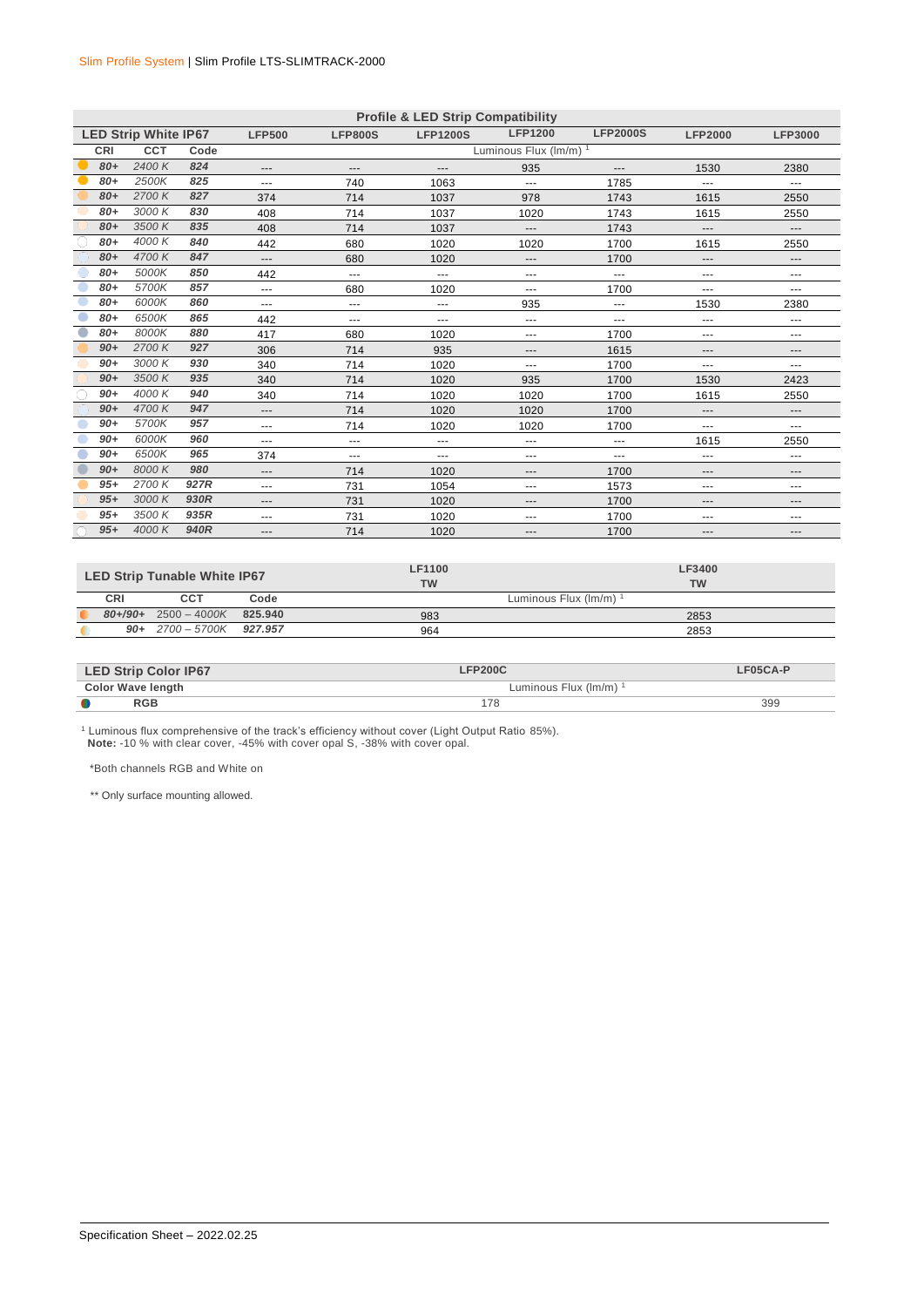## **Thermal compatibility**

| <b>IP00 LED strip</b>                  | White                                                            |                |               |        |               | <b>Tunable White</b> | Color                    |         |                       |
|----------------------------------------|------------------------------------------------------------------|----------------|---------------|--------|---------------|----------------------|--------------------------|---------|-----------------------|
|                                        | <b>LF500</b><br><b>LF800S</b><br><b>LF1200</b><br><b>LF1200S</b> | <b>LF2000S</b> | <b>LF2000</b> | LF3000 | <b>LF4000</b> | LF1100TW*            | LF3400TW*                | LF05CA2 | LF1300<br><b>RGBW</b> |
| <b>Mounting condition</b>              | Maximum Ambient Temperature °C                                   |                |               |        |               |                      |                          |         |                       |
| <b>Alternative</b><br>Surface mounting | 50                                                               | 42             | 50            | 30     | 30            | 50                   | 30                       | 50      | 45                    |
| ---------<br>Recessed mounting         | 50                                                               | 33             | 37            | 27     | 27            | 50                   | $\overline{\phantom{a}}$ | 50      | 40                    |

\* Measurements performed in DT6 configuration

| IP67 LED strip                         |                                                                      |                 | White          |                          | <b>Tunable White</b>           |                            |                     | Color          |          |
|----------------------------------------|----------------------------------------------------------------------|-----------------|----------------|--------------------------|--------------------------------|----------------------------|---------------------|----------------|----------|
|                                        | <b>LFP500</b><br><b>LFP800S</b><br><b>LFP1200</b><br><b>LFP1200S</b> | <b>LFP2000S</b> | <b>LFP2000</b> | <b>LFP3000</b>           | <b>LFP1100TW</b>               | <b>LFP3400TW</b><br>$-DT6$ | LFP3400TW<br>$-DT8$ | <b>LFP200C</b> | LF05CA-P |
| <b>Mounting condition</b>              |                                                                      |                 |                |                          | Maximum Ambient Temperature °C |                            |                     |                |          |
| Surface mounting<br><b>Alternative</b> | 50                                                                   | 42              | 40             | 27                       | 50                             | $\overline{\phantom{a}}$   | 40                  | 50             | 40       |
| Recessed mounting                      | 50                                                                   | 35              | 35             | $\overline{\phantom{a}}$ | $\overline{\phantom{a}}$       | $\overline{a}$             | 35                  | 50             | 35       |

The tables report the maximum recommended ambient temperature for the Slim Profile in combination with IP00 and IP67 LED strips in case of surface or recessed mounting condition. In these conditions the expected Tc of LED strip is the maximum allowed.

**Note:** the table is for application evaluation only; always ensure that Tc do not exceed the maximum allowed value.

For further information contact our support service at support-DS@osram.com

## **Visibility of LED spots**

| <b>IP00 LED strip</b>                   | White        |                                                   |                                                                  | <b>Tunable White</b>               | Color     |            |  |
|-----------------------------------------|--------------|---------------------------------------------------|------------------------------------------------------------------|------------------------------------|-----------|------------|--|
|                                         | <b>LF500</b> | <b>LF800S</b><br><b>LF1200S</b><br><b>LF2000S</b> | <b>LF1200</b><br><b>LF2000</b><br><b>LF3000</b><br><b>LF4000</b> | <b>LF1100TW</b><br><b>LF3400TW</b> | LF05CA2   | LF1300RGBW |  |
| <b>Covers</b>                           |              |                                                   |                                                                  |                                    |           |            |  |
| Clear cover<br>LTS-COVER-CLEAR          | ۰            |                                                   | ۰                                                                |                                    | ۰         | $\bullet$  |  |
| <b>OPAL Cover S</b><br>LTS-COVER-OPAL-S | $\bullet$    |                                                   |                                                                  |                                    | $\bullet$ |            |  |
| <b>OPAL Cover</b><br>LTS-COVER-OPAL     |              |                                                   |                                                                  |                                    |           |            |  |

| IP67 LED strip                          |               | <b>White &amp; Special White</b>                     |                                                    | <b>Tunable White</b>                 | Color                      |
|-----------------------------------------|---------------|------------------------------------------------------|----------------------------------------------------|--------------------------------------|----------------------------|
|                                         | <b>LFP500</b> | <b>LFP800S</b><br><b>LFP1200S</b><br><b>LFP2000S</b> | <b>LFP1200</b><br><b>LFP2000</b><br><b>LFP3000</b> | <b>LFP1100TW</b><br><b>LFP3400TW</b> | LF05CA-P<br><b>LFP200C</b> |
| <b>Covers</b>                           |               |                                                      |                                                    |                                      |                            |
| <b>Clear cover</b><br>LTS-COVER-CLEAR   |               | ٠                                                    | $\bullet$                                          |                                      |                            |
| <b>OPAL Cover S</b><br>LTS-COVER-OPAL-S |               |                                                      |                                                    |                                      |                            |
| <b>OPAL Cover</b><br>LTS-COVER-OPAL     |               |                                                      |                                                    |                                      |                            |

LINEARlight FLEX<sup>®</sup> LED strips in system combination with profiles and covers – Visibility of LED spots.



Front view from observing point: < 1.5m, size: not to scale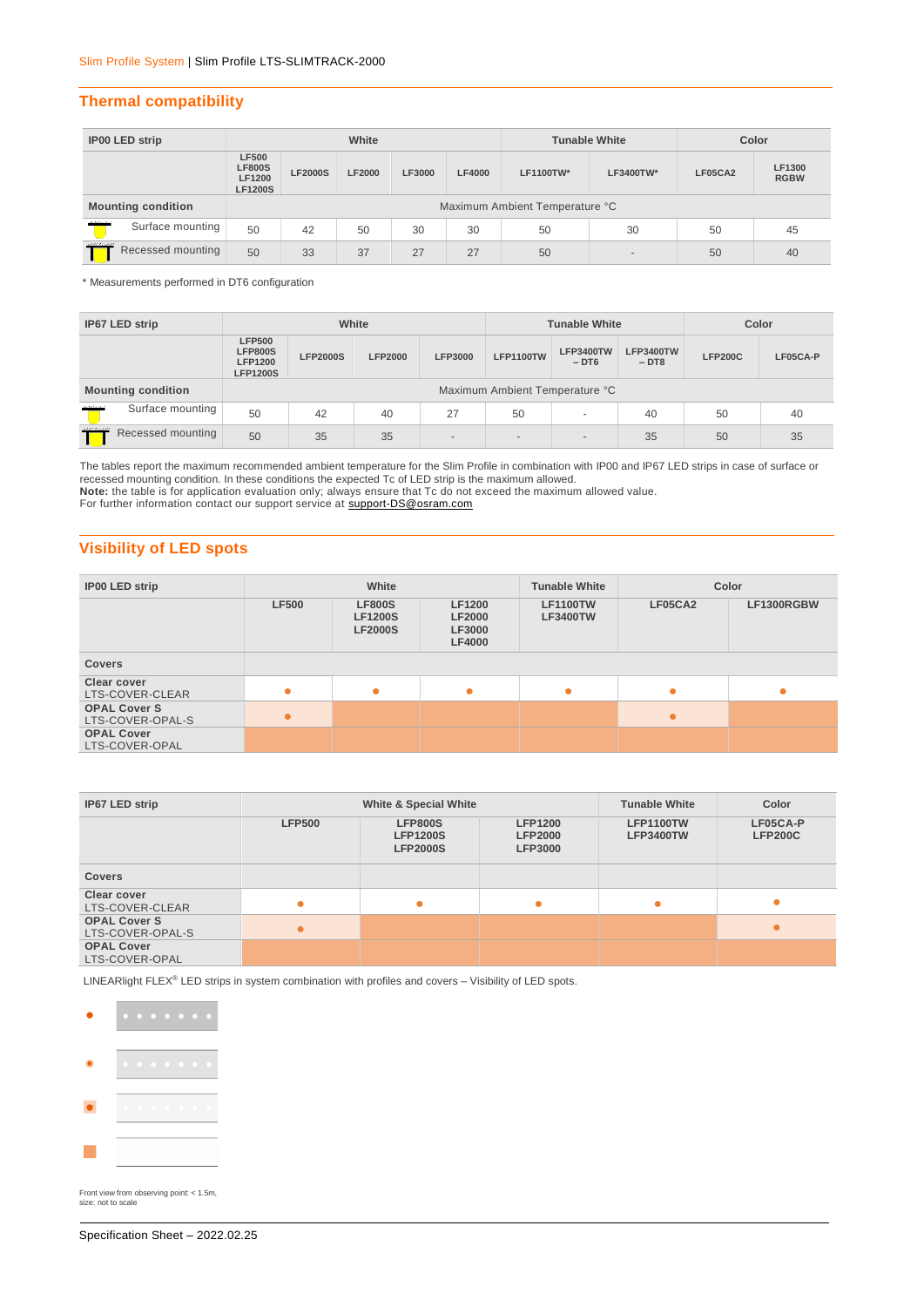#### **Technical drawings**

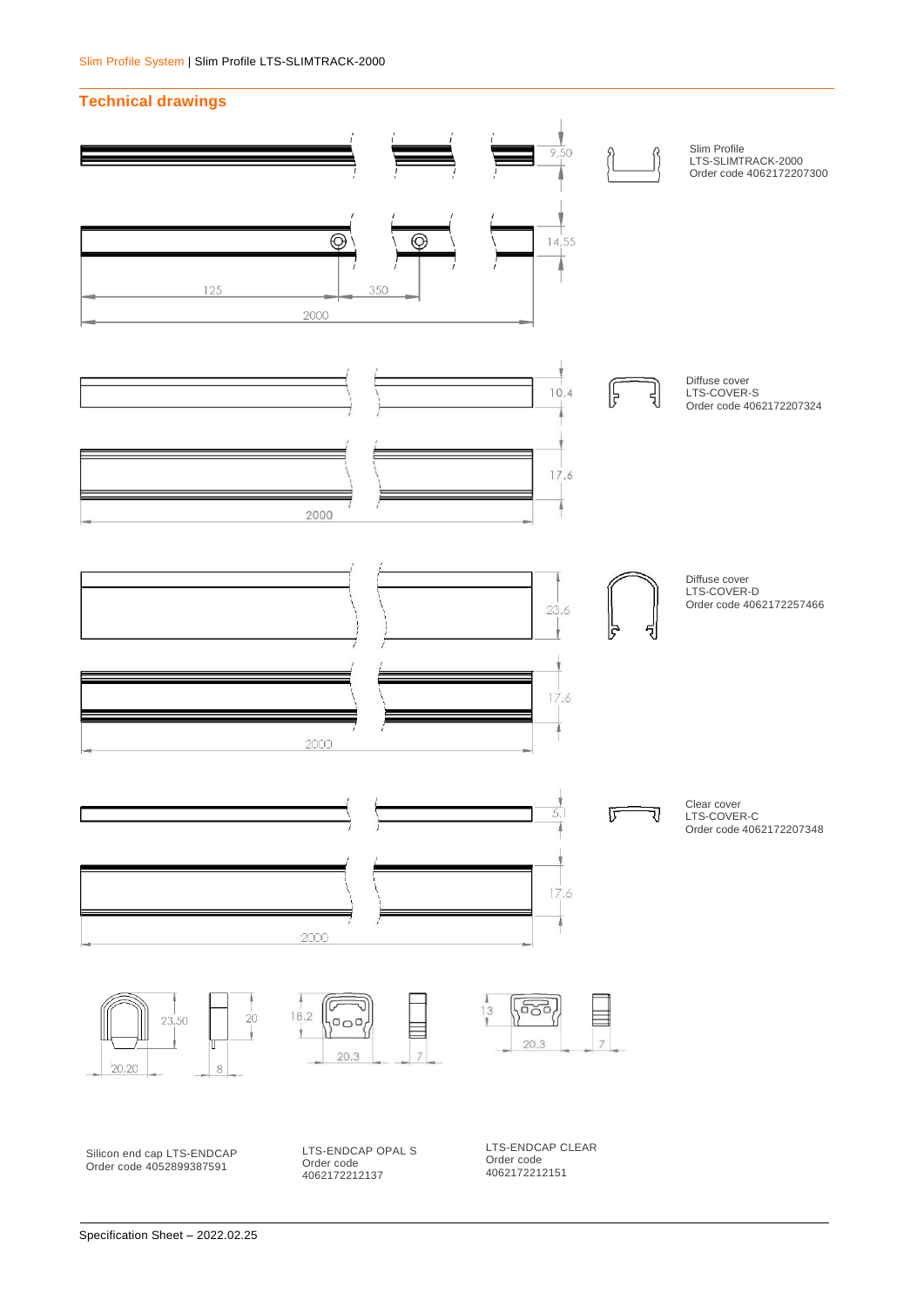



Plastic mounting bracket LTS-MB Order code 4062172212090

## **Aluminum Profile System Order Code**

| <b>Product Code</b>      | <b>Description</b>                | <b>Product number</b><br>(EAN10) | <b>EAN Package content</b> |
|--------------------------|-----------------------------------|----------------------------------|----------------------------|
| <b>LTS-2000</b>          | Slim Profile kit 5pcs             | 4062172207300                    | 5x Profile                 |
| <b>LTS-COVER-C</b>       | Clear Cover kit 5pcs              | 4062172207348                    | 5x Cover                   |
| <b>LTS-COVER-S</b>       | Opal Cover S kit 5pcs             | 4062172207324                    | 5x Cover                   |
| <b>LTS-COVER-D</b>       | Opal Cover kit 5pcs               | 4062172257466                    | 5x Cover                   |
| <b>LTS-ENDCAP CLEAR</b>  | Endcap for Cover Clear kit 20pcs  | 4062172212151                    | 20x End Cap                |
| <b>LTS-ENDCAP OPAL S</b> | Endcap for Cover Opal S kit 20pcs | 4062172212137                    | 20x End Cap                |
| <b>LTS-ENDCAP-OPAL</b>   | Endcap for Cover Opal kit 20pcs   | 4062172212113                    | 20x End Cap                |
| <b>LTS-ENDCAP</b>        | Silicon Endcap                    | 4052899387591                    | 20x End cap                |
| <b>LTS-MB</b>            | Mounting bracket kit 20pcs        | 4062172212090                    | 20x Mounting bracket       |

## **Complete System Example**



For further information please write to [support-DS@osram.com](mailto:support-DS@osram.com) or consult our Flex Configurator at [www.osram.com/flex-configurator](http://www.osram.com/flex-configurator)